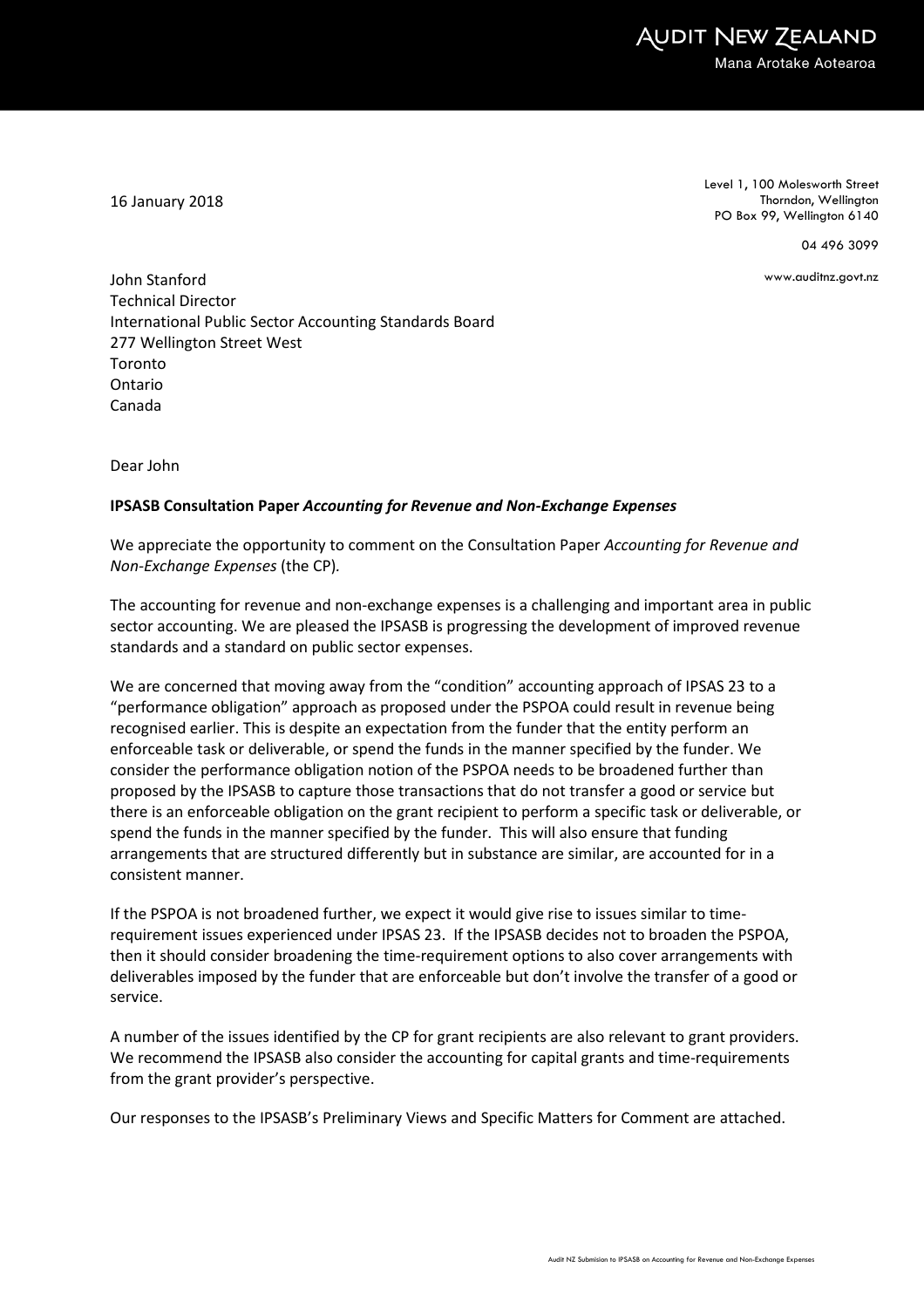If you would like to discuss any of our comments, please phone me on 64 21 222 6107 or email me at robert.cox@auditnz.govt.nz ,or contact Brett Story on 64 21 222 6247 or email at brett.story@auditnz.govt.nz.

Yours sincerely

Pobert 6x

Robert Cox Head of Accounting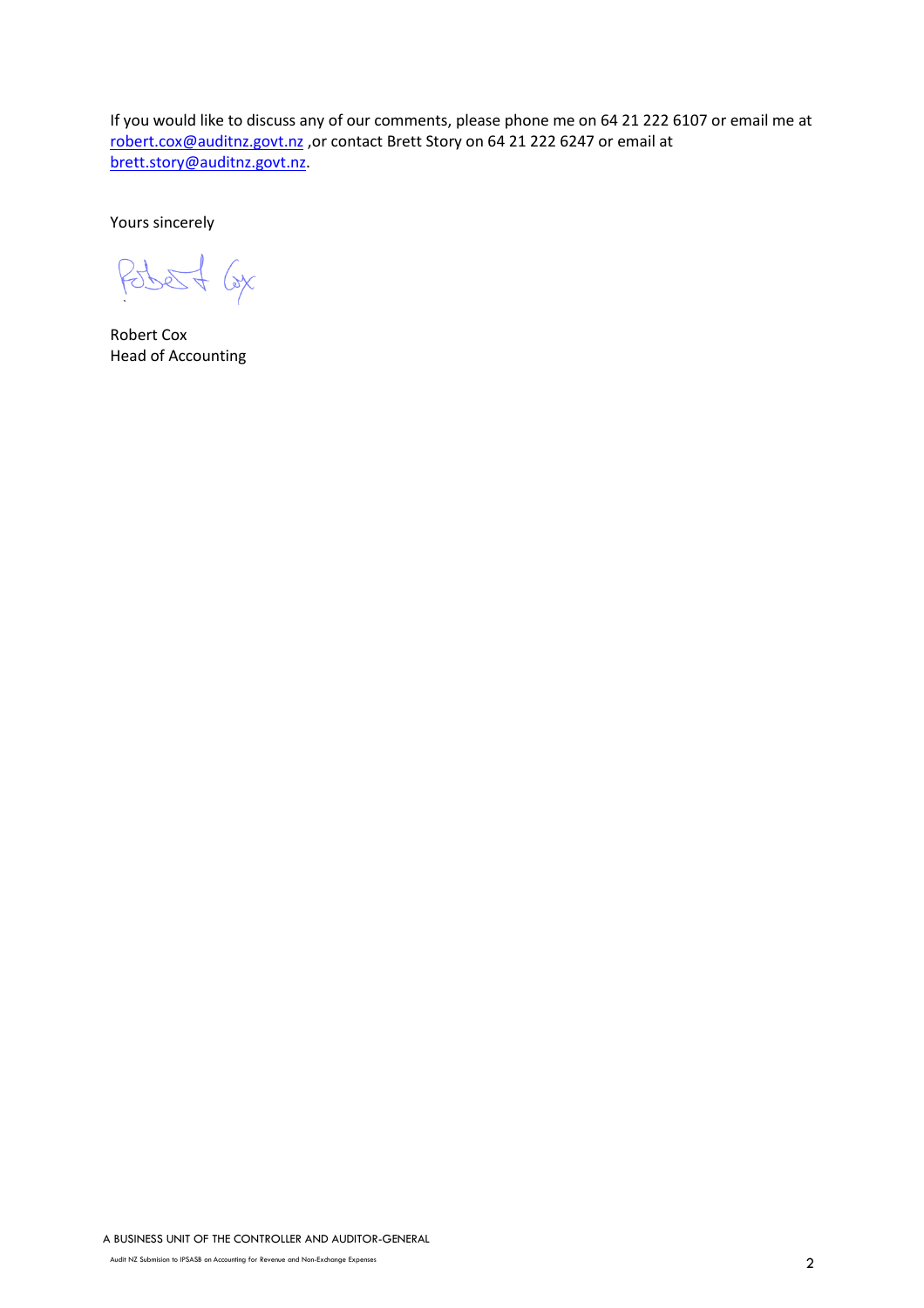#### Our comments on the Consultation Paper

#### Preliminary View 1

The IPSASB considers that it is appropriate to replace IPSAS 9, Revenue from Exchange Transactions, and IPSAS 11, Construction Contracts with an IPSAS primarily based on IFRS 15, Revenue from Contracts with Customers. Such an IPSAS will address Category C transactions that:

- (a) Involve the delivery of promised goods or services to customers as defined in IFRS 15; and
- (b) Arise from a contract (or equivalent binding arrangement) with a customer which establishes performance obligations.

#### Do you agree with the IPSASB's Preliminary View 1? If not, please give your reasons.

We generally agree. However, our preference is that transactions within the scope of the PSPOA are also addressed in an IFRS 15-equivalent standard that is amended for the PSPOA, rather than as a separate standard or part of an amended IPSAS 23.

#### Preliminary View 2

Because Category A revenue transactions do not contain any performance obligations or stipulations, the IPSASB considers that these transactions will need to be addressed in an updated IPSAS 23.

Do you agree with the IPSASB's Preliminary View 2? If not, please give your reasons.

Yes, we agree.

## Specific Matter for Comment 1

Please provide details of the issues that you have encountered in applying IPSAS 23, together with an indication of the additional guidance you believe is needed in an updated IPSAS 23 for:

- (a) Social contributions; and/or
- (b) Taxes with long collection periods.

If you believe that there are further areas where the IPSASB should consider providing additional guidance in an updated IPSAS 23, please identify these and provide details of the issues that you have encountered, together with an indication of the additional guidance you believe is needed.

An issue encountered with IPSAS 23 is determining when a receivable asset arises under a grant arrangement.

IPSAS 23 provides limited guidance on asset recognition and measurement for grant arrangements. Determining the asset recognition and measurement accounting for grant arrangements can be challenging when grant funds are paid over time and future payments are conditional on the grantee performing an action or reaching a specified milestone. Factors relevant to the consideration of the recognition of future funding instalments under a funding arrangement may include:

- Funder's review of the recipient's performance before paying future grant instalments.
- Termination clauses.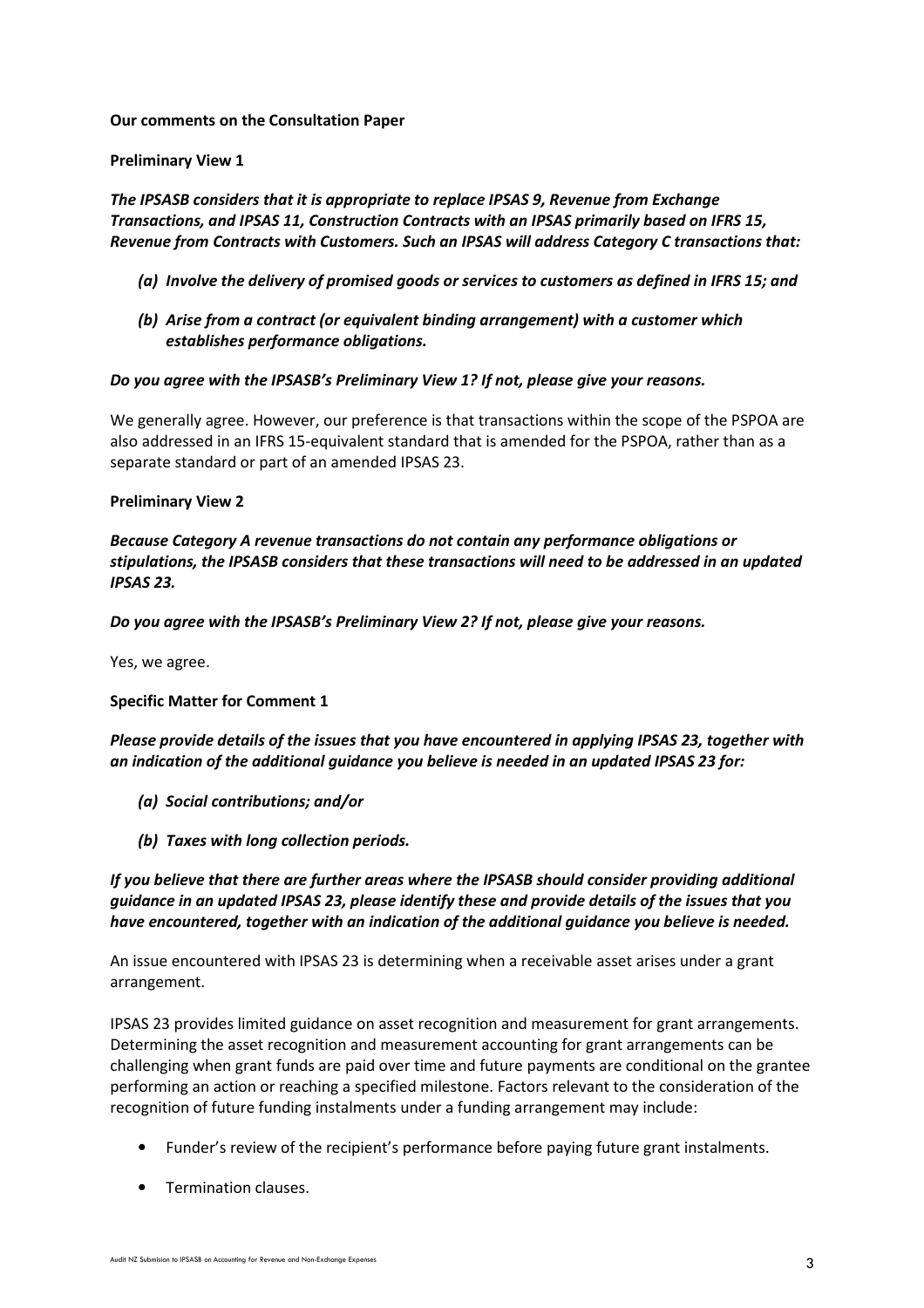• Future funding under an arrangement being subject to annual parliamentary budget or appropriation requirements.

It would be helpful if further guidance was provided on when the funding under a grant arrangement meets the asset recognition criteria and the measurement of that asset.

Further application issues in the context of related SMC and PVs questions are addressed in the relevant sections of this comment letter.

#### Preliminary View 3

# The IPSASB considers that Category B transactions should be accounted for using the Public Sector Performance Obligation Approach.

#### Do you agree with the IPSASB's Preliminary View 3? If not, please give your reasons.

We generally agree with the IPSASB developing a PSPOA approach. However, we consider a broader notion of "performance obligation" needs to be developed. This is discussed further in our comments in SMC 2 below.

For those transactions with "time-based" stipulations that would not qualify for the PSPOA, the IPSASB needs to consider the accounting options included in SMC 3 below. Under the CP, the IPSASB proposes only to consider time-based stipulations under Approach 1 of enhancing IPSAS 23. The IPSASB should also consider time-based stipulations under Approach 2 of the PSPOA as the issue is relevant under both approaches.

#### Specific Matter for Comment 2

# The IPSASB has proposed broadening the requirements in the IFRS 15 five-step approach to facilitate applying a performance obligation approach to Category B transactions for the public sector. These five steps are as follows:

- Step 1 Identify the binding arrangement (paragraphs 4.29 4.35);
- Step 2 Identify the performance obligation (paragraphs 4.36 4.46);
- Step 3 Determine the consideration (paragraphs 4.47 4.50);
- Step 4 Allocate the consideration (paragraphs 4.51 4.54); and

## Step 5 – Recognise revenue (paragraphs 4.55 – 4.58).

## Do you agree with the proposals on how each of the IFRS 15 five-steps could be broadened? If not, please explain your reasons.

We have a significant concern with step 2 – identify the performance obligation.

Paragraph 4.46 of the CP explains that a performance obligation only includes activities that an entity must undertake to fulfil a contract and where those activities transfer a good or service to a customer. The IPSASB considers this principle would need to be preserved in developing a broadened PSPOA.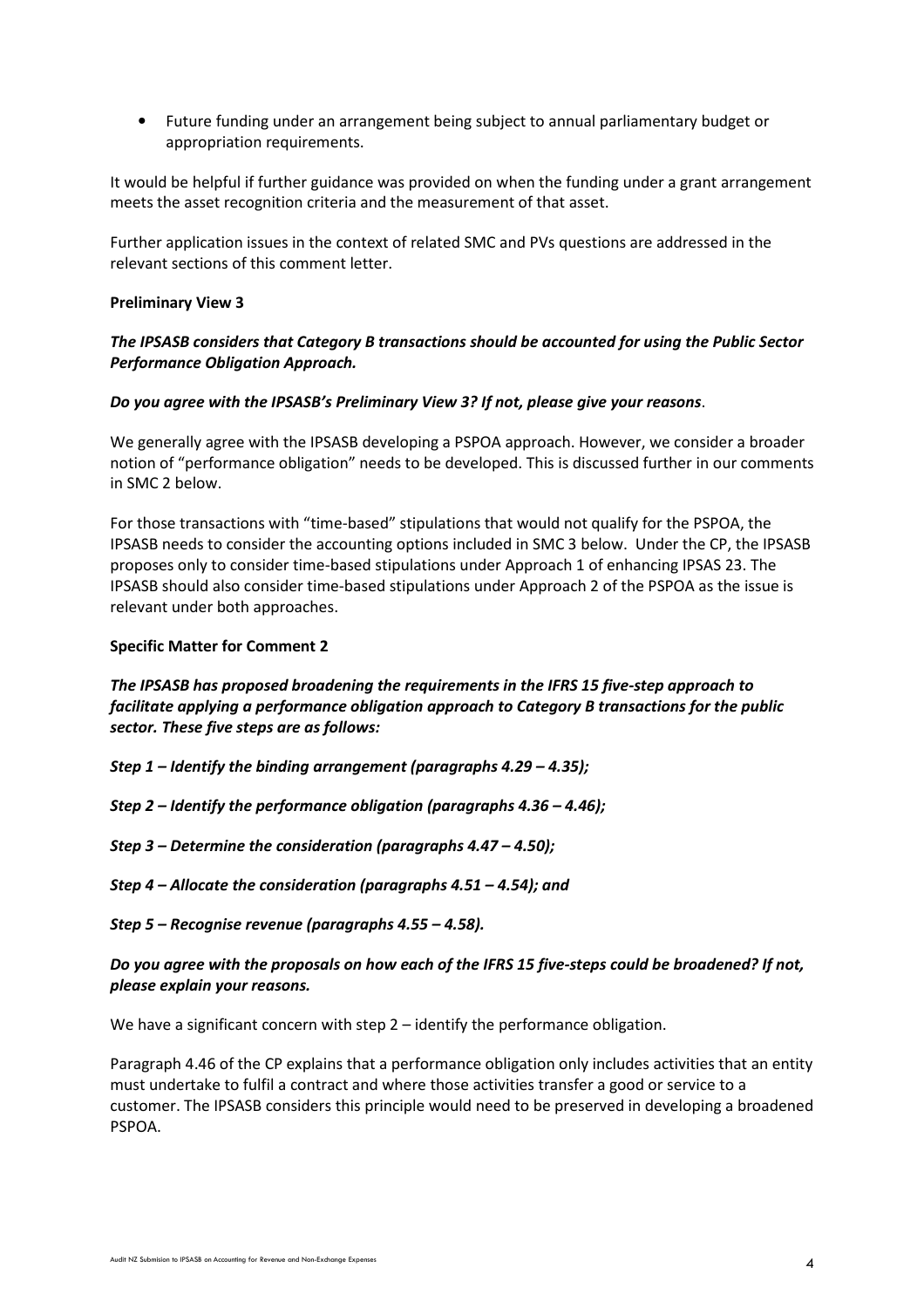We are concerned that the IPSASB intends to develop a broadened PSPOA with a performance obligation notion that is too narrow and would apply only where a funding contract results in a good or service being transferred to a funder or beneficiary. This may result in some transactions that include conditions (and therefore revenue deferrals may be recognised under IPSAS 23) no longer being eligible for revenue deferral under a broadened PSPOA.

We consider a contract that includes specific deliverables or that requires the funds to be spent in the manner specified by funder, and is enforceable by the funder that does not involve the transfer of a distinct good or service to the funder/beneficiary should be eligible for accounting under the PSPOA. This is because in substance it is sufficiently similar to an enforceable obligation imposed by a funder to transfer a good or service.

For example, a District Health Board (DHB) enters into a 2 year multi-year grant agreement totalling \$800k to fund the salary costs for a project manager and support staff to review the DHBs systems and processes to improve cancer treatment times and then implement system improvements. The DHB is required to report quarterly to the funder on progress on the project deliverables and salary costs incurred. Funds are provided quarterly in advance subsequent to the receipt of the prior quarter's quarterly report and unspent funds are refundable to the funder at the end of the arrangement. The funder has the ability to cancel the contract or cease future payments in the event of non-performance under the contract.

This example raises the issue of when an asset arises under the contract and the amount of that asset, and when revenue is recognised following recognition of the asset.

In this example, the DHB is required to perform a specific task, which is monitored by the funder and is enforceable. Satisfying the performance expected in the funding arrangement also requires an economic outflow in the form of future salary costs.

This example also illustrates that while there may not be an immediate directly observable output to a beneficiary, the expenditure is contributing to an outcome of improving treatment times. This would be of general benefit to users of the public health system.

We therefore consider this type of arrangement should be accounted for following the PSPOA framework because in substance it is sufficiently similar to an obligation imposed by the funder to transfer a good or service.

Another example is where a DHB receives funding from central government to administer vaccinations. In this case, the funding arrangement is structured to fund the actual salary costs of additional medical staff with specific expertise in vaccinating populations and the costs of vaccine medicines and the funds must only be spent for this purpose and there is monitoring over this by the funder (an "input-based" funding arrangement"). Unspent funds must be returned to the funder. An alternative funding arrangement structure that achieves the same purpose would be where the funder provides the DHB with funding only for each vaccination administered (an "output-based" funding arrangement).

For this example, in substance the funding whether on an "input" or "output" basis achieves the same outcome of providing vaccinations to the public. We therefore consider the accounting should be the same for both types of funding arrangements.

We urge the IPSASB to develop a broadened PSPOA that is broad enough to capture those contracts with clear deliverables imposed by the funder or that requires the funds to be spent in the manner specified by funder that are enforceable but don't involve the transfer of a distinct good or service to a funder/beneficiary.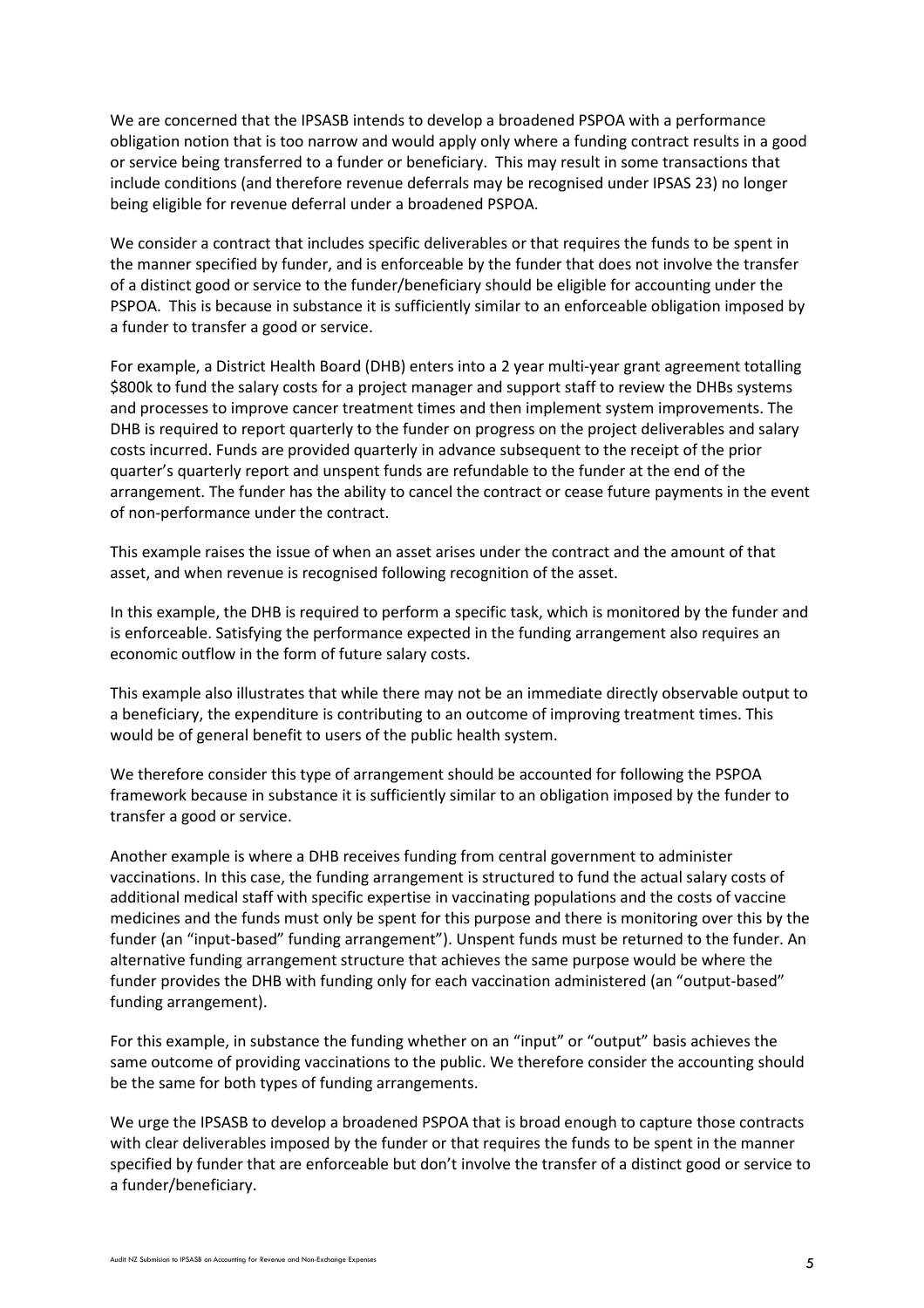If the PSPOA is not broadened further, we expect issues will emerge similar to time-requirement issues experienced under IPSAS 23. If the IPSASB does not broaden the PSPOA as recommended, the time-requirement options in SMC 3 below should be broadened to apply to contracts with deliverables imposed by the funder that are enforceable but don't involve the transfer of a distinct good or service to a funder/beneficiary.

#### Specific Matter for Comment 3

If the IPSASB were to implement Approach 1 and update IPSAS 23 for Category B transactions, which option do you favour for modifying IPSAS 23 for transactions with time requirements (but no other stipulations)?:

- (a) Option (b) Require enhanced display/disclosure:
- (b) Option (c) Classify time requirements as a condition;
- (c) Option (d) Classify transfers with time requirements as other obligations; or
- (d) Option (e) Recognise transfers with time requirements in net assets/equity and recycle through the statement of financial performance.

#### Please explain your reasons.

The options to address concerns around time-requirements should also be considered by the IPSASB in implementing Approach 2, the PSPOA.

The accounting for funding that includes time-requirements is an important issue for affected entities due to the significant distortions that can arise in the reported financial performance. Distortions can arise when an entity is required to recognise the following year's operating funding grant when it is unconditionally agreed prior to that period, or where an entity receives a multi-year grant and is required to record revenue upfront for the full amount of the grant in advance of the costs incurred.

An example of such an issue in New Zealand is the Waikato River Clean-Up Trust where the Trust will receive \$7 million each year for 22 years. The Trust intends to disburse the funding annually on river clean-up related grants. Because the funding arrangement is unconditional, the funding to be received over the 22-year period is recognised as a receivable and revenue upfront when the agreement was executed. The funds received will then be expensed over the 22-year period as grant arrangements are entered into by the Trust. In this example, the Trust also reports a significant amount of interest revenue to unwind the discounted value of the receivable over the 22-year period, which further distorts the Trust's financial performance.

If the IPSASB decides on a recognition solution for time-requirements, we prefer option (e) of transferring the credit entry to net assets and recycling to the surplus/deficit in the period the funding relates to. Sufficient guidance would need to be provided under this option on the timing of the recycling of the credit entry to the statement of financial performance to mitigate manipulation of performance. We note there is precedent for this accounting approach in IPSAS 29 under cash flow hedge accounting where derivative gains and losses are deferred in equity and recycled to the surplus/deficit to match the revenue or expense arising from the risk managed.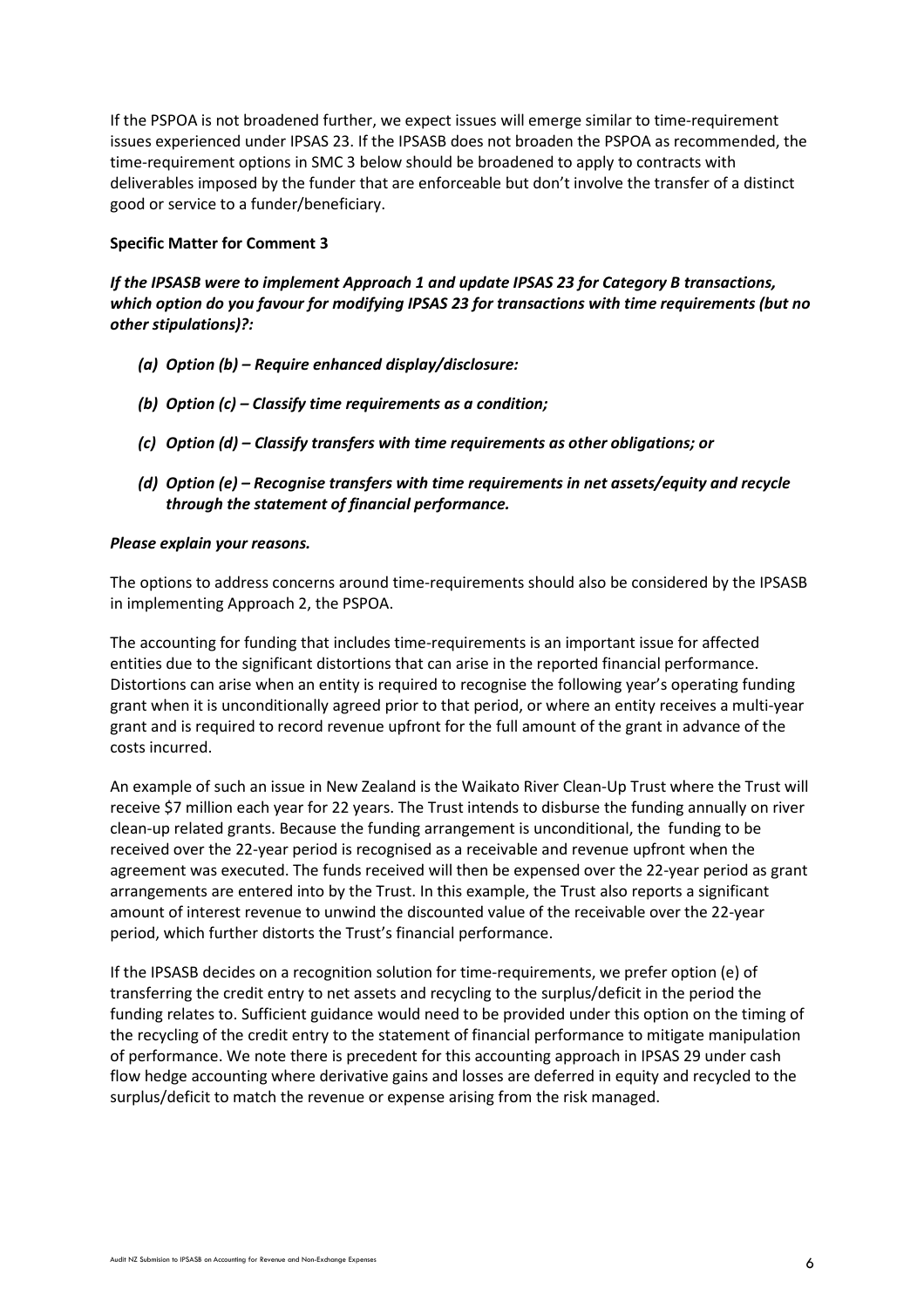# Specific Matter for Comment 4

Do you consider that the option that you have identified in SMC 3 should be used in combination with Approach 1 Option (a) – Provide additional guidance on making the exchange/non-exchange distinction?

(a) Yes

(b) No

# Please explain your reasons.

Yes. If the IPSASB decides to progress Approach 1, then we consider further guidance is necessary in distinguishing between exchange and non-exchange transactions. The most difficult and contentious aspect of the recent transition to IPSAS-based accounting standards in New Zealand was assessing whether a revenue transaction was exchange or non-exchange due to the lack of guidance in this area. Further guidance on the exchange/non-exchange distinction would therefore be welcomed under Approach 1.

## Preliminary View 4

## The IPSASB considers that accounting for capital grants should be explicitly addressed within IPSAS.

#### Do you agree with the IPSASB's Preliminary View 4? If not, please give your reasons.

Yes, we agree that the accounting for capital grants should be explicitly addressed within IPSAS.

We have encountered significant issues and challenges in accounting for capital grants received by entities in applying IPSAS 23.

The IPSASB should also address capital grants from the funder's perspective.

## Specific Matter for Comment 5

(a) Has the IPSASB identified the main issues with capital grants?

If you think that there are other issues with capital grants, please identify them.

(b) Do you have any proposals for accounting for capital grants that the IPSASB should consider?

#### Please explain your issues and proposals.

(a) Yes, the main issues we are aware of have been identified.

(b)

Our preference is for the IPSASB to develop proposed requirements and guidance for capital grant transactions based on application of the PSPOA. The proposals would need to address difficult capital grant issues, such as:

Where an entity has a use condition on an asset, and, if it breaches this condition, the grantor can request the return of the physical asset or refund all or part of the grant monies provided. For example, a capital grant provided that must be used to construct social housing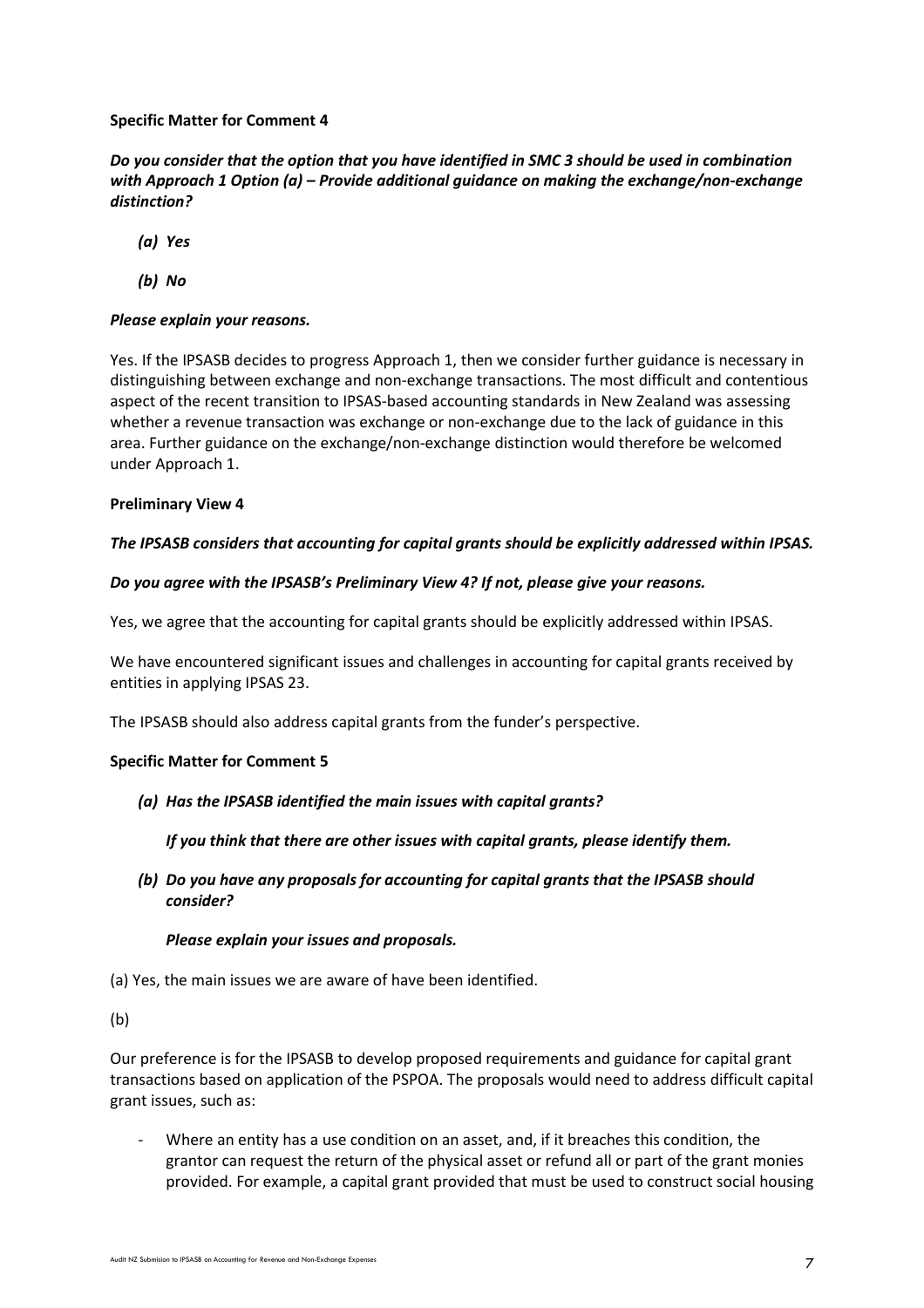and the asset must be used for social housing purposes for 20 years, and, if breached, all or part of the grant monies are repayable to the transferor.

- A use condition is attached to an asset with an indefinite life and the asset must be returned to the transferor if that condition is breached. For example, land held that must be used indefinitely for educational use.

We encourage the IPSASB to consider the capital grant requirements and guidance developed by the Australian Accounting Standards Board in AASB 1058 Income of Not-for-Profit Entities, in particular paragraphs 15 to 17, and illustrative examples 9 and 10.

Requirements and guidance for entities that **provide** capital grants should also be considered by the IPSASB as it develops the non-exchange expense accounting proposals as providers of capital grants are faced with similar accounting issues as grant recipients.

## Specific Matter for Comment 6

Do you consider that the IPSASB should:

- (a) Retain the existing requirements for services-in kind, which permit, but do not require recognition of services in-kind; or
- (b) Modify requirements to require services in-kind that meet the definition of an asset to be recognised in the financial statements provided that they can be measured in a way that achieves the qualitative characteristics and takes account of the constraints on information; or
- (c) An alternative approach.

## Please explain your reasons. If you favour an alternative approach please identify that approach and explain it.

We support retaining the existing requirements that permit entities to make an accounting policy choice for the recognition of services-in-kind.

In the New Zealand public sector, most entities do not recognise services-in kind received. We are not aware of any concerns by public sector entities about the existing service-in kind accounting requirements.

We expect, in most cases, the cost of obtaining information on the value of services-in kind received would outweigh the benefits received from reporting this information. Mandating the recognition of services-in kind would require entities to establish systems and processes to gather reliable information, such as establishing time sheeting systems, systems to estimate the value of the services received, and internal controls over these to ensure the information is reliable and auditable.

Preparers are also unlikely to see any significant benefits associated with the time and cost of establishing and maintaining service-in kind systems. For example, mandating the recognition of services-in kind may require schools to estimate a monetary value for members of the community who "donate" their time to various school activities, such as coaching, fundraising, working-bee activities, and other activities of the school.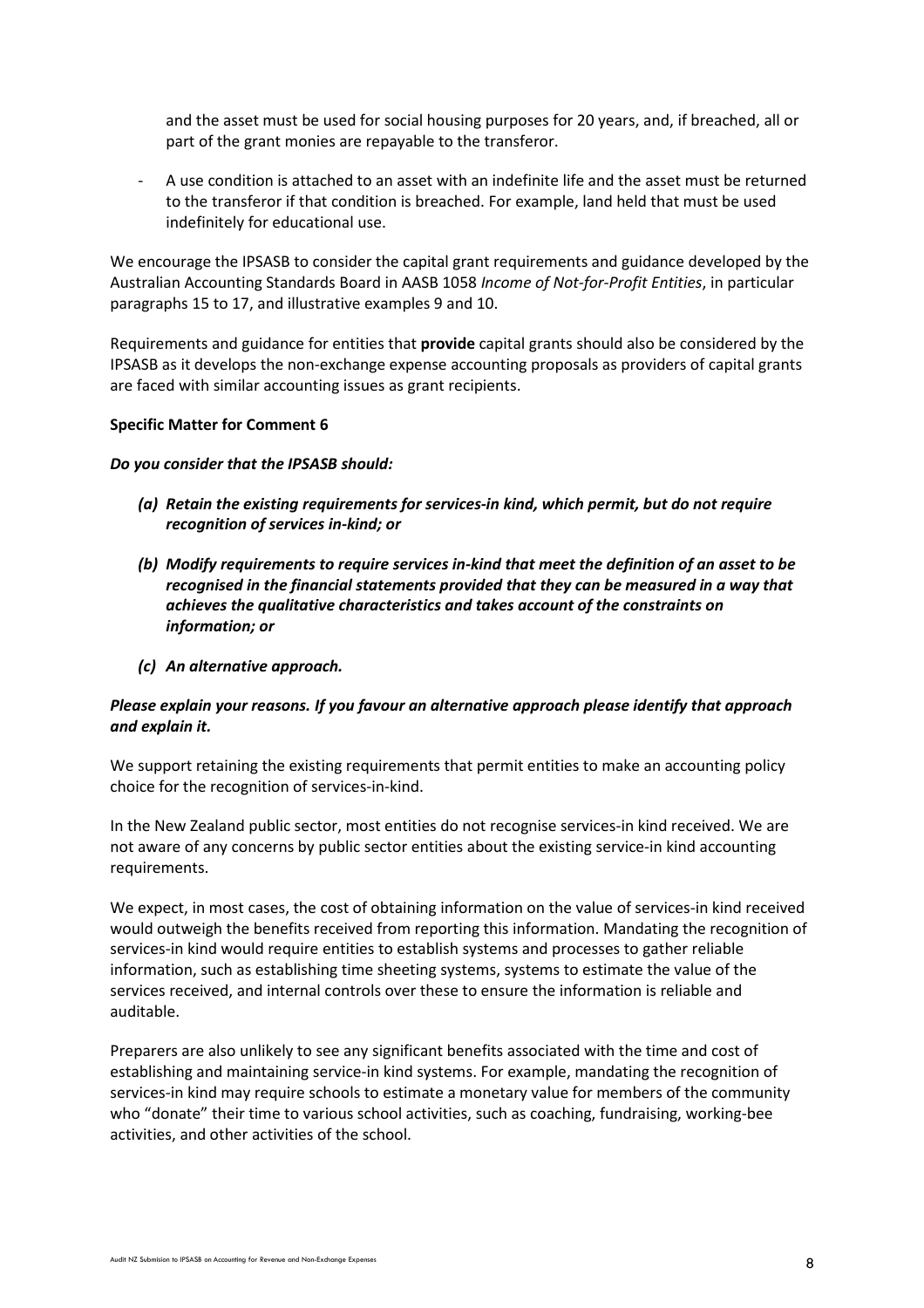Additionally, we anticipate there could be difficulty in determining whether an entity has sufficient control for accounting purposes over an individual in assessing whether an asset arises from the services-in kind received.

# Preliminary View 5

The IPSASB is of the view that non-exchange transactions related to universally accessible services and collective services impose no performance obligations on the resource recipient. These nonexchange transactions should therefore be accounted for under The Extended Obligating Event Approach.

# Do you agree with the IPSASB's Preliminary View 5? If not, please give your reasons.

The CP acknowledges that universally accessible services and collective services contain no performance obligations or stipulations that the resource recipient is required to fulfil as a result of receiving these services.

Given there are no performance obligations on service recipients, there appears to be little merit in considering application of an extended obligating event approach.

We consider the important issue for the IPSASB to address is the liability recognition point for universally accessible and collective services as this drives the expense recognition.

We also consider that funding between different levels of government to fund government's delivery of collective services to the public should be accounted for by the funder as a grant and other transfer. For example, for the central government entities that provide funding to public hospitals and public education institutions to deliver collective services, the funding arrangements between the entities should be accounted for as grant and other transfer in the financial statements of the funder.

## Preliminary View 6

The IPSASB is of the view that, because there is no obligating event related to non-exchange transactions for universally accessible services and collective services, resources applied for these types of non-exchange transactions should be expensed as services are delivered.

# Do you agree with the IPSASB's Preliminary View 6? If not, please give your reasons.

While we are comfortable with the accounting outcome of universally accessible services and collective services liabilities and expenses being recognised when incurred, the IPSASB needs to provide further reasons and analysis to support this conclusion.

The CP justifies there is no obligating event in relation to universally accessible services and collective services because governments can vary the level of such services so that the availability of those services may be limited. We don't think this fact is persuasive in its own right to support the conclusion reached. We note that adjusting the levels of services provided by a government is unlikely to occur swiftly and may require legislative change for rights to services established through legislation.

The IPSASB should consider the work in the Social Benefits project to strengthen the support for the PV.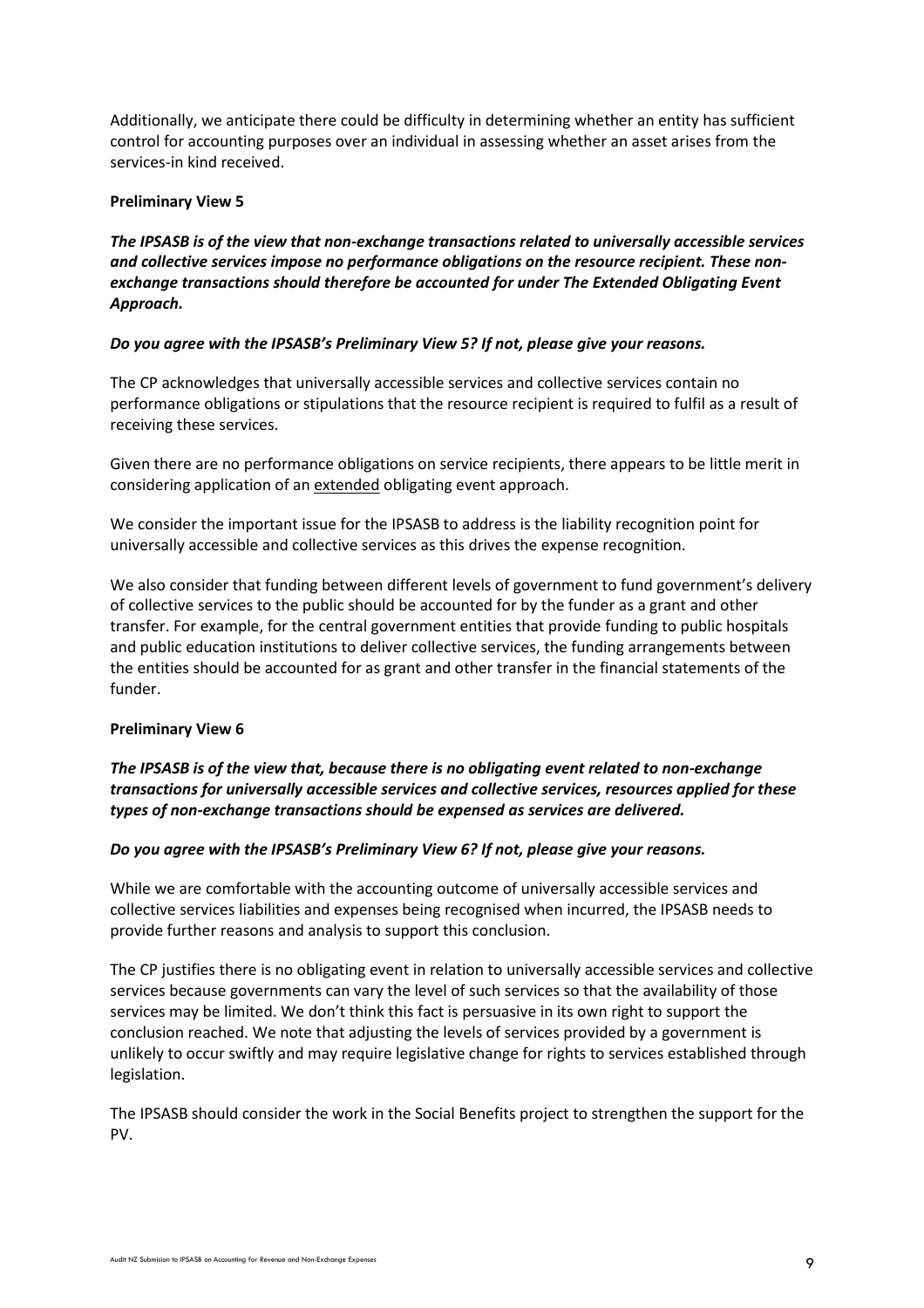## Preliminary View 7

The IPSASB is of the view that where grants, contributions and other transfers contain either performance obligations or stipulations they should be accounted for using the PSPOA which is the counterpart to the IPSASB's preferred approach for revenue.

## Do you agree with the IPSASB's Preliminary View 7? If not, please give your reasons.

We generally agree with this PV. However, we consider:

- The performance obligation definition needs to be broader than proposed by the IPSASB, for the same reasons as explained in SMC 2 above.
- The IPSASB also considers time-requirements and capital grant accounting for grant providers, as noted in PV 4 and SMC 3 above.

We also consider that sufficient guidance needs to be provided on the liability recognition point for all grants, contributions, and other transfers (regardless of the approach applied to expense recognition). An issue often encountered in practice with these arrangements is when a present obligation to provide funding arises. Particularly, when grant funds are paid over time and future payments are conditional on the grantee performing an action or reaching a specified milestone.

Factors relevant to the consideration of recognition of future funding instalments under a funding arrangement may include:

- Funder's review of the recipient's performance before paying future grant instalments.
- Termination clauses.
- Future funding under an arrangement being subject to annual parliamentary budget or appropriation requirements.

## Preliminary view 8

The Board considers that at initial recognition, non-contractual receivables should be measured at face value (legislated amount) of the transaction(s) with any amount expected to be uncollectible identified as an impairment.

## Do you agree with the IPSASB's Preliminary View 8? If not, please give your reasons.

Yes, we agree.

The initial measurement of statutory receivables, such as taxes and fines, at fair value was subject to significant debate between some preparers and auditors on transition to an IPSAS 23 based standard in New Zealand. In particular, there was tension between the requirements of IPSAS 23 and concerns over the loss of important information on statutory imposed revenue amounts by applying a fair value measurement approach at initial recognition.

Initially recognising non-contractual receivables at face value with a separate impairment amount would help provide greater transparency and accountability for statutory-based revenues.